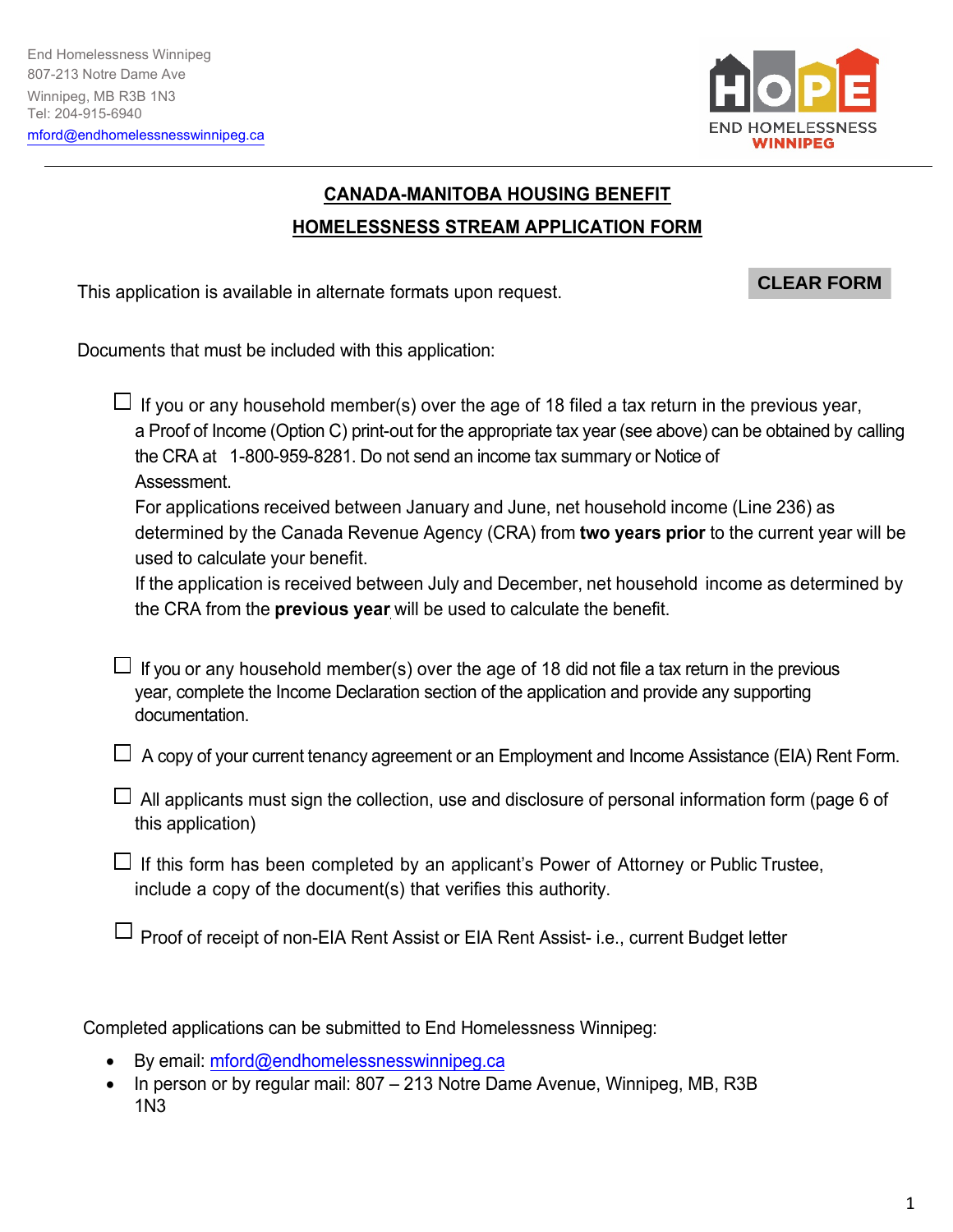| In which language do you wish to receive your correspondence? $\square$ English $\square$ French                        |                         |                         |
|-------------------------------------------------------------------------------------------------------------------------|-------------------------|-------------------------|
| What is your preferred method of communication? $\square$ Mail $\square$ Phone $\square$ E-mail $\square$ No Preference |                         |                         |
| <b>Applicant/Address Information</b>                                                                                    |                         |                         |
| Last Name                                                                                                               | <b>First Name</b>       | Birthdate (DD/MMM/YYYY) |
| Social Insurance Number                                                                                                 | Email                   | Cell #                  |
| Telephone                                                                                                               |                         |                         |
| <b>Address</b>                                                                                                          | City/Town (in Manitoba) | <b>Postal Code</b>      |
| <b>Citizenship Information</b>                                                                                          |                         |                         |
| Indicate if you are:                                                                                                    |                         |                         |
| A Canadian Citizen                                                                                                      |                         |                         |
| A Permanent Resident<br>Date of Landing (DD/MMM/YYYY):                                                                  |                         |                         |
| In Canada under a Study or Work Permit<br>Date of Landing (DD/MMM/YYYY):                                                |                         |                         |
| Refugee claimant                                                                                                        |                         |                         |
|                                                                                                                         |                         |                         |

# **Housing Support Agency Information** \_\_\_\_\_\_\_\_\_\_\_\_\_\_\_\_\_\_\_\_\_\_\_

\_\_\_\_\_\_\_\_\_\_\_\_\_\_\_\_\_\_\_\_\_\_\_

\_\_\_\_\_\_\_\_\_\_\_\_\_\_\_\_\_\_\_\_\_\_\_\_

\_\_\_\_\_\_\_\_\_\_\_\_\_\_\_\_\_\_\_\_\_\_\_\_

Agency Name

\_\_\_\_\_\_\_\_\_\_\_\_\_\_\_\_\_\_\_\_\_\_\_\_\_\_ Case Worker's Name

Case Worker's Phone

Case Worker's Email

**Optional:** Is there another person to whom you have given permission to contact us on your behalf to discuss important information about your application?

\_\_\_\_\_\_\_\_\_\_\_\_\_\_\_\_\_\_\_\_\_\_

\_\_\_\_\_\_\_\_\_\_\_\_\_\_\_\_\_\_\_\_\_\_\_\_\_\_

**Name** 

**Address** 

\_\_\_\_\_\_\_\_\_\_\_\_\_\_\_\_\_\_\_\_ **Telephone**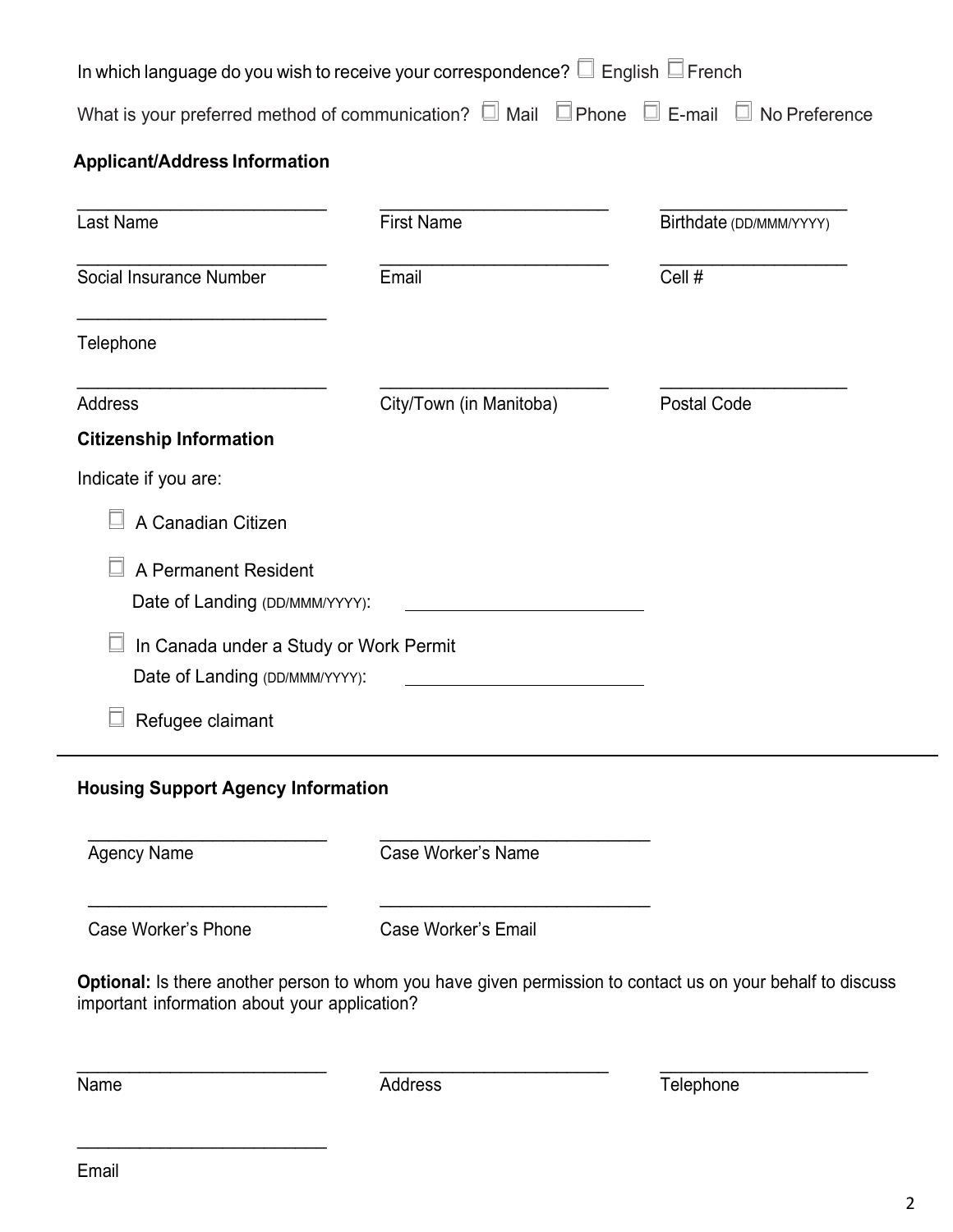#### **Rental Information (Copy of Tenancy Agreement or EIA Rent Form required)**

Please provide your monthly rent:

\_\_\_\_\_\_\_\_\_\_\_\_\_\_\_\_\_\_\_\_\_\_\_\_

If you are sharing rental accommodation, please provide:

\_\_\_\_\_\_\_\_\_\_\_\_\_\_\_\_\_\_\_\_\_\_\_\_ Applicant's Portion of Monthly Rent

#### **Other Shelter Expenses (Utilities)**

| Does your rent include utilities (e.g. heat, electricity, water/sewer)? $\square$ Yes $\square$ No |  |  |  |
|----------------------------------------------------------------------------------------------------|--|--|--|
|----------------------------------------------------------------------------------------------------|--|--|--|

If "no", please provide average monthly utility cost for:

| Electricity                                                                        | <b>Natural Gas</b> | Water |
|------------------------------------------------------------------------------------|--------------------|-------|
| <b>Income</b>                                                                      |                    |       |
| Do you receive Employment and Income Assistance or non-EIA Rent Assist? □ Yes □ No |                    |       |
| If you receive Employment and Income Assistance, please provide:                   |                    |       |
|                                                                                    |                    |       |

Monthly Rent Assist Amount

EIA Utilities Amount (if not included in Rent Assist amount)

If you receive non-EIA Rent Assist, please provide:

\_\_\_\_\_\_\_\_\_\_\_\_\_\_\_\_\_\_\_\_\_\_\_\_\_\_\_\_\_ Monthly Non-EIA Rent Assist Amount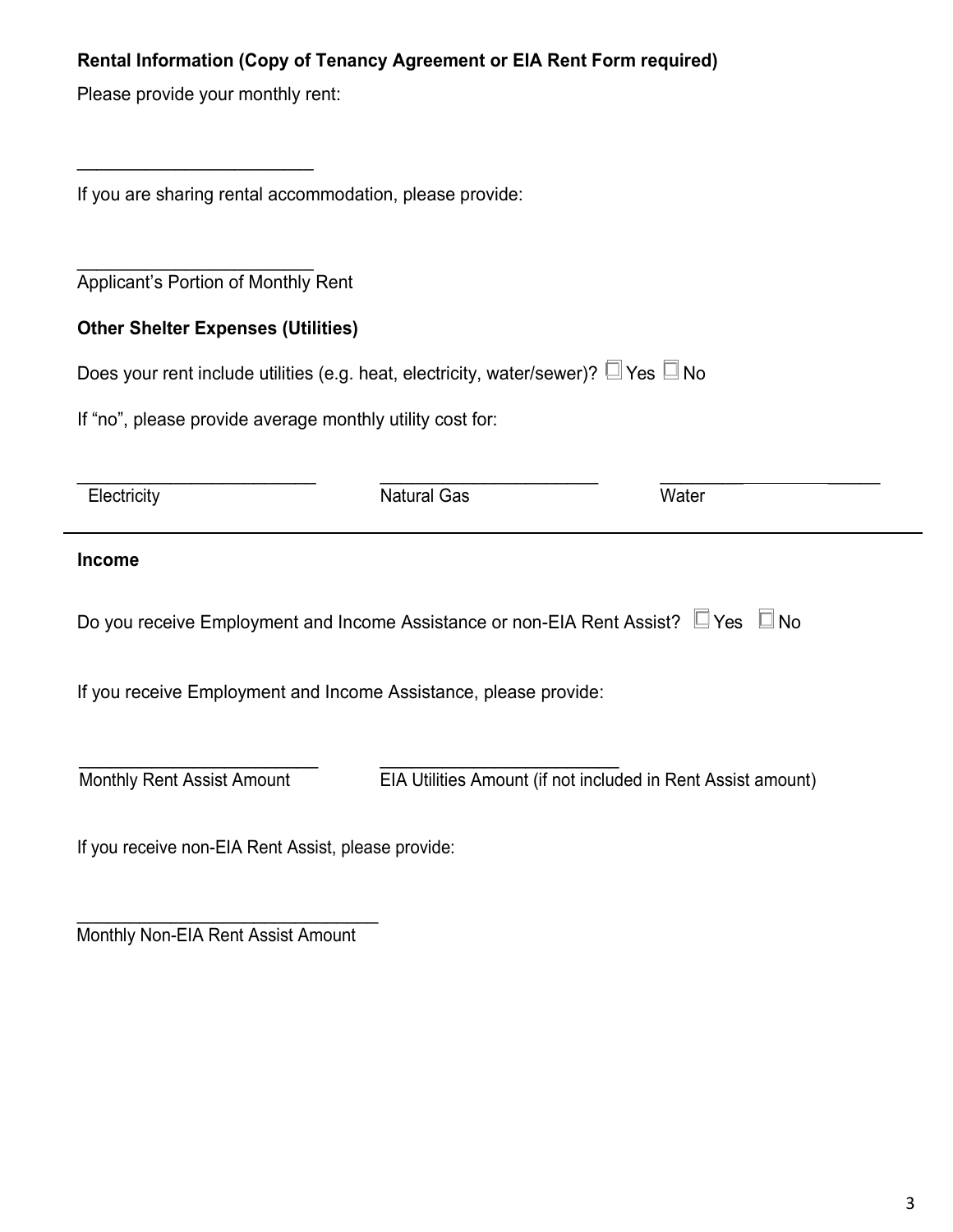#### **Income Declaration**

If you or any household member(s) over the age of 18 did not file a tax return in the previous year, please complete the section below and provide all supporting documentation to verify this income.

For adult household members, list the net monthly income received below. Do not include amount received for Canada Child Benefit.

#### **Employment Income**

Examples may include monthly wages/salaries, self-employment income, worker's compensation, court awards or insurance settlements aimed to replace loss of wages, strike/lock-out pay.

| Income Source       | <b>Monthly Income Amount</b> |  |
|---------------------|------------------------------|--|
| Income Source       | <b>Monthly Income Amount</b> |  |
| Income Source       | <b>Monthly Income Amount</b> |  |
| Income Source       | <b>Monthly Income Amount</b> |  |
| <b>Other Income</b> |                              |  |

### Examples may include monthly court awards/insurance settlements aimed to provide for living expenses, orphan benefits, child support, maintenance, alimony, educational funding.

Income Source

\_\_\_\_\_\_\_\_\_\_\_\_\_\_\_\_\_\_\_\_\_\_\_\_

\_\_\_\_\_\_\_\_\_\_\_\_\_\_\_\_\_\_\_\_\_\_\_\_

\_\_\_\_\_\_\_\_\_\_\_\_\_\_\_\_\_\_\_\_\_\_\_\_

\_\_\_\_\_\_\_\_\_\_\_\_\_\_\_\_\_\_\_\_\_\_\_\_

Monthly Income Amount

\_\_\_\_\_\_\_\_\_\_\_\_\_\_\_\_\_\_\_\_\_\_

\_\_\_\_\_\_\_\_\_\_\_\_\_\_\_\_\_\_\_\_\_\_

\_\_\_\_\_\_\_\_\_\_\_\_\_\_\_\_\_\_\_\_\_\_

Income Source

\_\_\_\_\_\_\_\_\_\_\_\_\_\_\_\_\_\_\_\_\_\_ Monthly Income Amount

Income Source

Monthly Income Amount

Income Source

Monthly Income Amount

Does anyone in your household (other than yourself) receive EIA? Note: if they get EIA Health Benefits only check "No".

 $\Box$  Yes  $\Box$  No If "yes", please provide:

| <b>Monthly Rent Assist Amount</b> | EIA Utilities Amount (if not included in Rent Assist amount) |
|-----------------------------------|--------------------------------------------------------------|

Does anyone in your household (other than yourself) receive non-EIA Rent Assist?

 $\Box$  Yes  $\Box$  No If "yes", please provide: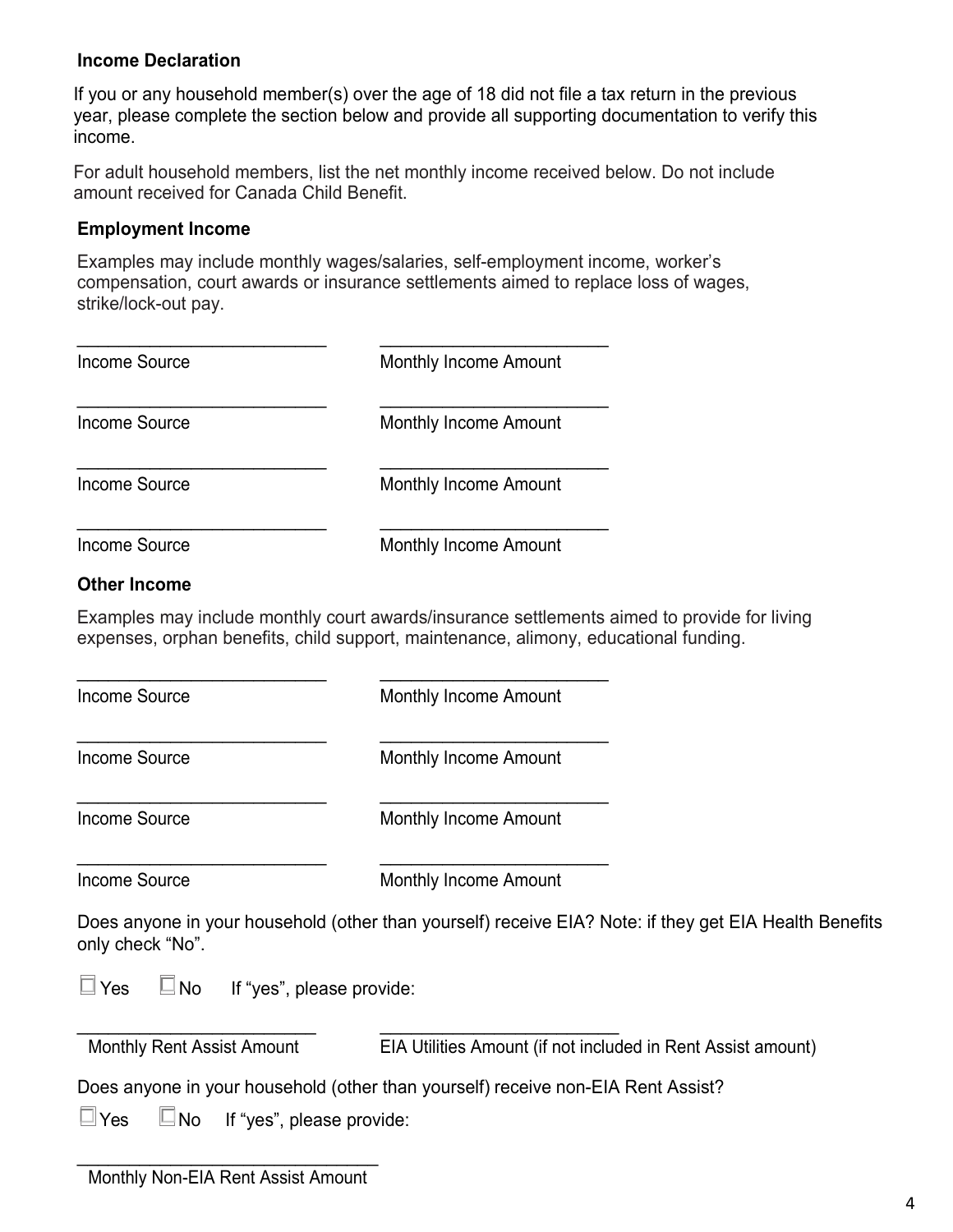#### **Payment Information**

The Canada-Manitoba Housing Benefit will be sent to:

- $\Box$  Me, via direct deposit (please provide original signed copy of attached Direct Deposit form on page 7)
- $\Box$  Me, via mail
- $\Box$  My landlord, mailed to address indicated below
- A Public Trustee, mailed to address indicated below

#### **Information about your Landlord/Public Trustee**

| Last Name                           | <b>First Name</b>                                                                   | <b>Rental Management Company</b><br>(if applicable) |
|-------------------------------------|-------------------------------------------------------------------------------------|-----------------------------------------------------|
| <b>Mailing Address</b>              | City/Town                                                                           | Province                                            |
| <b>Postal Code</b>                  | Email                                                                               | Telephone                                           |
| individual/organization each month. | I hereby authorize the payment of my Canada-Manitoba Housing Benefit direct to this |                                                     |
| Applicant Name (please print)       | <b>Applicant Signature</b>                                                          | Date (DD/MMM/YYYY)                                  |
|                                     | For those signing with an "X" a witness name and signature is required.             |                                                     |
|                                     |                                                                                     |                                                     |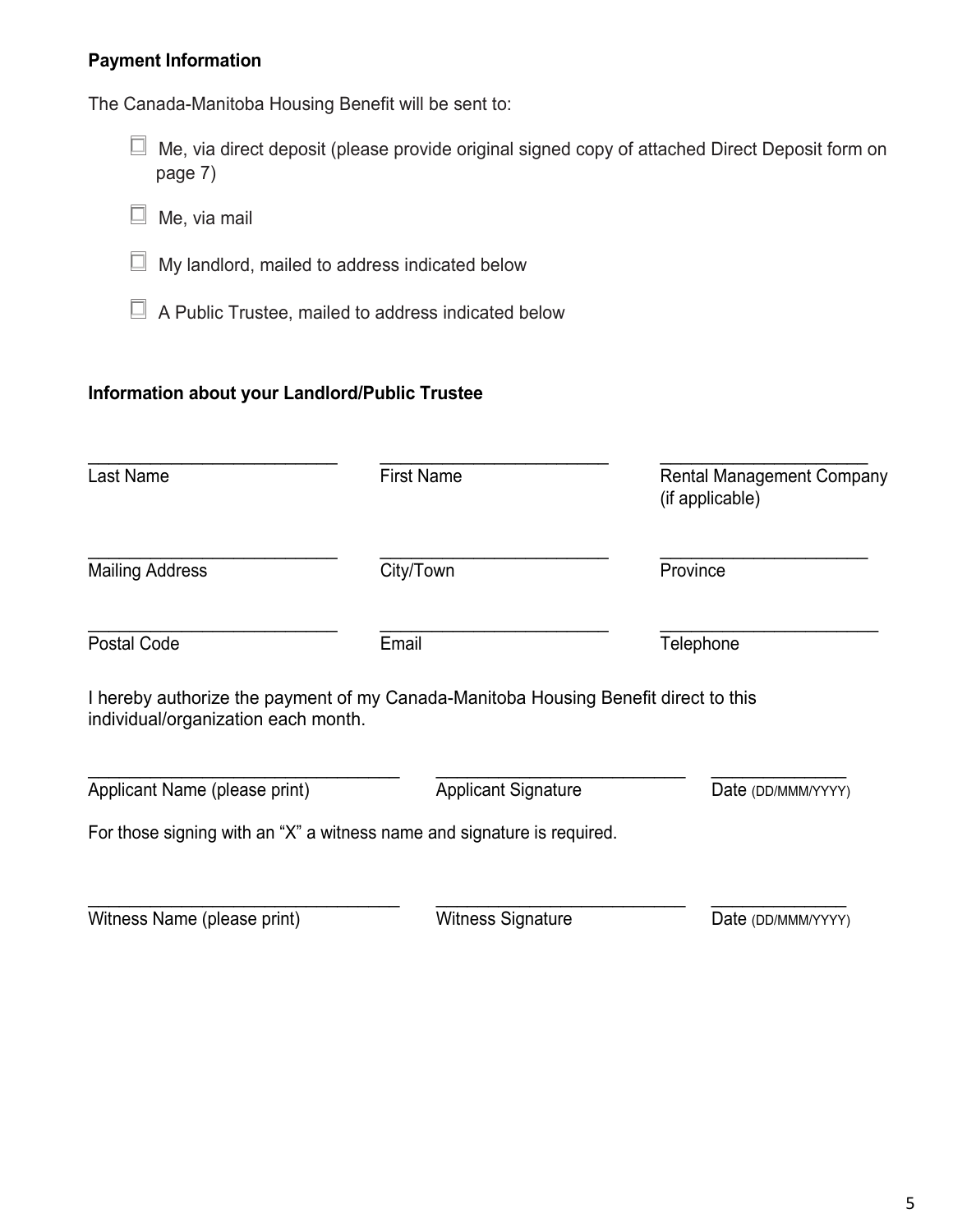#### **COLLECTION, USE AND DISCLOSURE OF PERSONAL INFORMATION**

Your personal information is collected under the authority of Manitoba Housing programs and will be used to determine your eligibility and verify your ongoing eligibility for benefits under the Canada-Manitoba Housing Benefit program. Your personal information is protected by the Protection of Privacy provisions of The Freedom of Information and Protection of Privacy Act (FIPPA)*.* If you have any questions about the collection of personal information, please contact the Access and Privacy Coordinator at 700-352 Donald Street, Winnipeg, MB, (204) 945-3025.

#### **CONSENT TO DISCLOSE/SHARE INFORMATION**

I understand that End Homelessness Winnipeg is administering the Canada-Manitoba Housing Benefit on behalf of Manitoba Housing. I consent to End Homelessness Winnipeg sharing any personal information with other Manitoba government departments and agencies for the purpose of determining eligibility for the Canada-Manitoba Housing Benefit program and determining housing need.

I authorize any person, agency or organization to release and/or exchange information for that purpose. I understand this consent includes requests pertaining to my employment, income, assets, liabilities, resources, benefits received under other programs or any other relevant personal information.

I understand that End Homelessness Winnipeg will be unable to determine my eligibility for the Canada-Manitoba Housing Benefit program if I choose not to provide the consent described above.

I understand that the Manitoba government (or a third party contracted by the Manitoba government) may use my de-identified information for analysis and research of its programs and services. This might involve my information being combined with information from other Manitoba government departments and/or agencies. I understand that the Manitoba government may contact me for feedback regarding the Canada-Manitoba Housing Benefit program.

I understand that my information may be disclosed to the Government of Canada and its agents, including Statistics Canada and the Canada Mortgage and Housing Corporation (or a third party contracted by the Government of Canada) for analysis and research of national housing programs.

A copy or an electronically transmitted copy of this signed Consent to Disclose has the same effect as the original and is sufficient to authorize the disclosure and/or exchange of information.

#### **DECLARATION**

I understand that this application is not an agreement on the part of End Homelessness Winnipeg to provide me with housing. I acknowledge that, once submitted, this application becomes the property of End Homelessness Winnipeg.

If this application is accepted, I acknowledge my obligation to notify the administering office immediately of any change(s) in my circumstances, including any change in residential address or income, and all such other information which may affect my benefits or eligibility.

I certify that the information given in this statement is true, correct, and complete in every respect. If something is incorrect or not true, I understand that End Homelessness Winnipeg may cancel my application or take any other measures deemed appropriate.

I understand that the information provided to End Homelessness Winnipeg will be reviewed and this application may be returned or additional information may be required based upon that review. I understand that late applications may affect the amount of benefits to be paid on my behalf.

#### **SIGNATURES**

\_\_\_\_\_\_\_\_\_\_\_\_\_\_\_\_\_\_\_\_\_\_\_\_\_\_\_\_\_\_ Applicant Name (please print)

Applicant Signature

\_\_\_\_\_\_\_\_\_\_\_\_\_\_\_\_\_\_\_\_\_\_\_\_

\_\_\_\_\_\_\_\_\_\_\_\_\_\_\_\_\_\_\_\_\_\_\_\_

Date (DD/MMM/YYYY)

 $\overline{\phantom{a}}$ 

For those signing with an "X" a witness name and signature is required.

\_\_\_\_\_\_\_\_\_\_\_\_\_\_\_\_\_\_\_\_\_\_\_\_\_\_\_\_\_\_

 $\overline{\phantom{a}}$